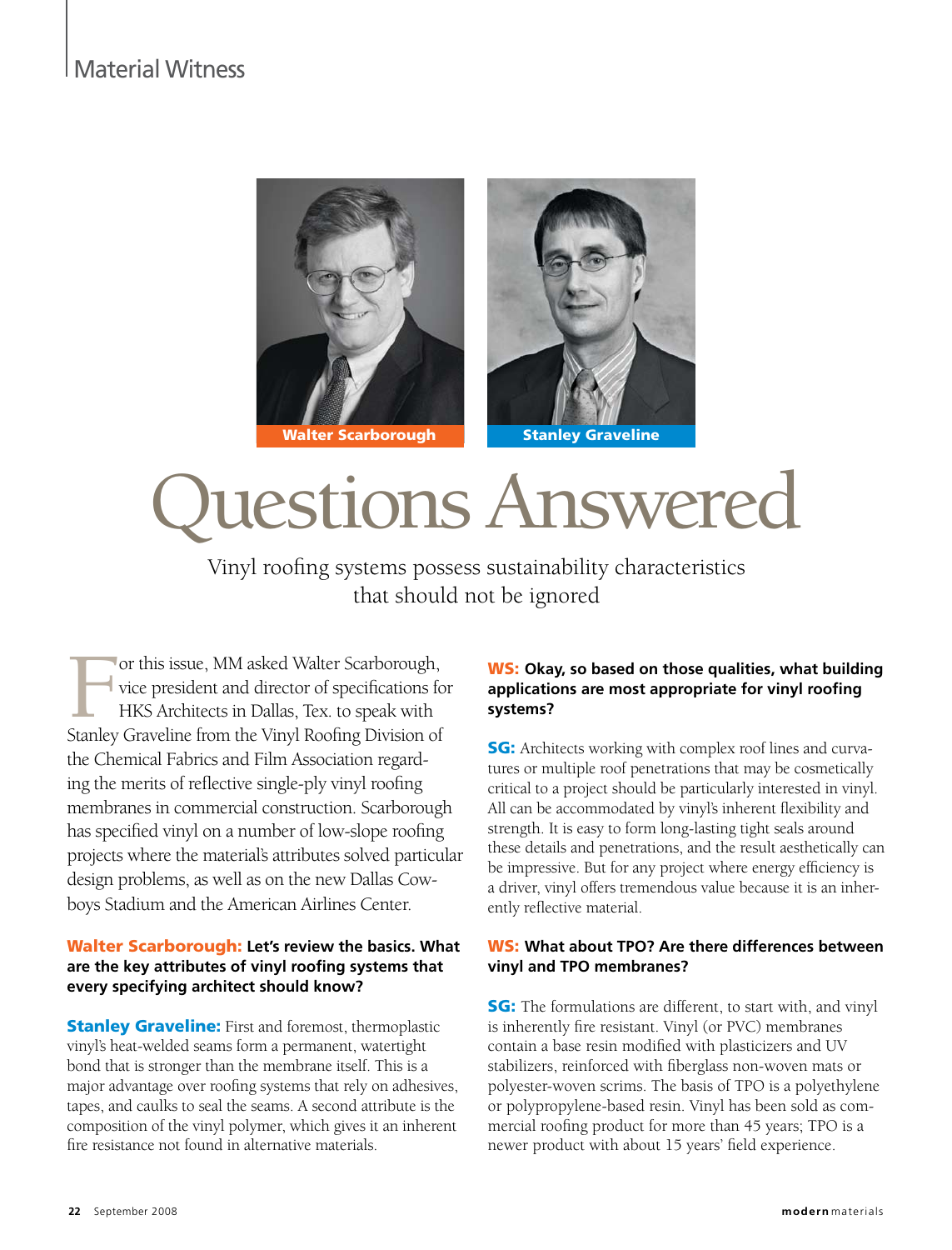WS: **Asphalt has been on the market even longer over a hundred years. Why would an architect specify a vinyl roofing system in lieu of one of the asphaltic roofing systems?**

**SG:** Energy efficiency is certainly one reason. In full sun, the surface of a black, low-slope roof may experience a temperature rise of as much as 50 to 90 degrees, reaching midday temperatures of 150 to 190 degrees in summer. A white vinyl roof on the same building typically increases only 10 to 25 degrees above ambient temperatures. Also, from a sustainability perspective, the feedstock of vinyl resin comprises the least amount (typically less than half) of non-renewable raw materials of any roofing alternative.

#### WS: **Since you've brought it up, where does vinyl fit into the continuum of sustainable building products? Some would say that it has no green properties whatsoever. At the same time, many LEED-certified buildings have vinyl roofs. Please explain the sustainable attributes of the material that should be considered by architects.**

**SG:** Without question, vinyl belongs in the palette of sustainable options that specifiers can consider. Roofs made of vinyl contribute significantly to achieving two major objectives of contemporary green building programs—the reduction of both building cooling loads and the urban heat island effect. That is why the reflectance, emittance and/or solar reflectance index criteria for LEED, ENERGY STAR, Green Globes, and California's Title 24 can all be met through the use of a reflective vinyl roof. Further, while all products have environmental impacts resulting from manufacturing and shipping, vinyl's long service life is second to none, and it is the only commercial roofing material that is being recycled at the end of its service life.

#### WS: **If that's true, why is vinyl's sustainability always being debated by self-identified green advocates?**

**SG:** Here's what those activists won't tell you: vinyl's long life cycle—and the associated lower energy consumption to both produce the raw material and process it into useful products makes it as sustainable a building product as any other. Furthermore, most alternatives have far more embedded energy than vinyl.

WS: **I'll ask you more about vinyl recycling later on. But for now, let's get back to cool roofs for a moment. It's widely believed that the selection of a cool roof can have a significant impact on energy savings and, in fact, many sustainable construction guidance documents and standards recommend cool roofs. Can you explain what makes a roof cool and provide some quantification of the energy savings achievable with a cool roof?**

**SG:** When a roof delivers high solar reflectance and thermal emittance values, it is a cool roof. Quite simply, vinyl roofs achieve some of the highest reflectance and emittance measurements of which roofing materials are capable. They typically reflect more than 80 percent of the sun's rays and emit 70 or more percent of the solar radiation absorbed by the building envelope. Asphalt built-up roofs, by comparison, reflect between 6 percent and 26 percent of solar radiation, resulting in greater heat transfer to the building interior and greater demand for air-conditioning—a strain on both operating costs and the electric power grid.

The definitive study on this was conducted in 2001 by the Lawrence Berkeley National Laboratory (LBNL), which measured and calculated the reduction in peak energy demand associated with the surface reflectivity of a vinyl roof that replaced a black rubber roof on a major retail store in Austin, Tex. LBNL found that the average daily summertime temperature of the black roof surface was 168 degrees, but once retrofitted with a white reflective surface (with the same insulation and HVAC systems in place), it measured 125 degrees, a decrease of 43 degrees. LBNL also found that the retrofitted vinyl membrane delivered an 11 percent decrease in aggregate air conditioning energy consumption, and a corresponding 14 percent drop in peak hour demand, compared to the original black roof. Without considering any tax benefits or other utility charges, annual energy expenditures were reduced by \$7,200 or \$0.07/sq. ft.

#### WS: **Does that mean vinyl roofs are best specified in southern climate zones only, or is there value to having a reflective roof in a northern climate?**

**SG:** Actually, net annual energy savings are typical even in northern climates. Cool roofs can have more impact on energy cost than energy use, cutting consumption during peak power demand when the rates are the highest and offsetting any minimal wintertime increases in use when there is less sunlight to reflect. And no matter where they're installed, they cut down on the urban heat-island effect and lower a building's carbon footprint.

Regardless of the climate you're building in, a cool roof increases the long-term performance and life expectancy of the roof system by reducing the temperature stress on those components. As well, a cool roof reduces that flat expanse's contribution to the urban heat-island effect.

#### WS: **About recycling: Can vinyl roof membranes be recycled at the end of their useful life? More importantly, are they being recycled? And is there an expectation that recycling companies will accept vinyl in the future?**

**SG:** Yes to all three. Typically more than a billion pounds of vinyl from myriad applications are recycled annually. Because vinyl can be heated and re-formed repeatedly over its lifespan,